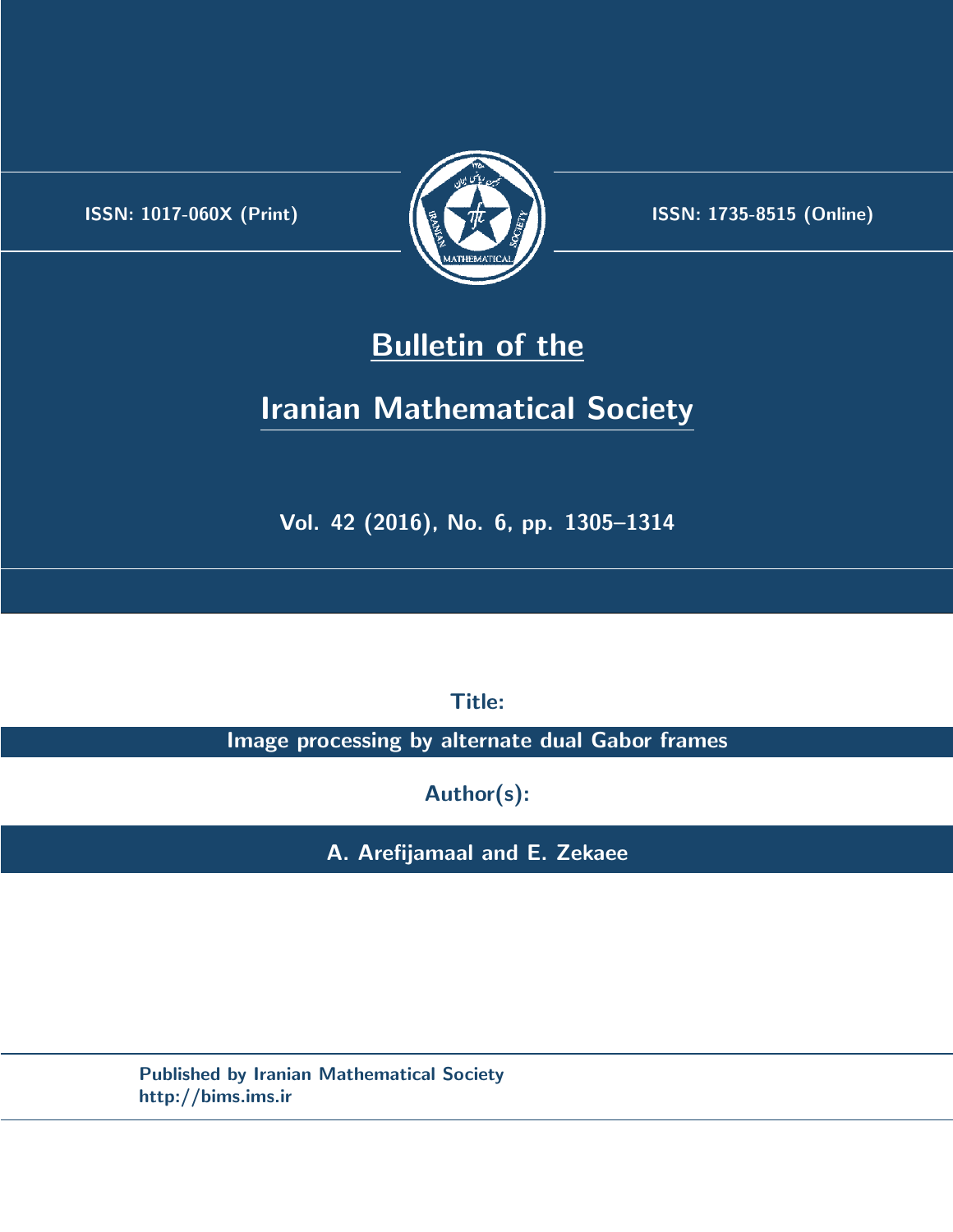Bull. Iranian Math. Soc. Vol. 42 (2016), No. 6, pp. 1305–1314 Online ISSN: 1735-8515

# **IMAGE PROCESSING BY ALTERNATE DUAL GABOR FRAMES**

A. AREFIJAMAAL*∗* AND E. ZEKAEE

(Communicated by Hamid Reza Ebrahimi Vishki)

ABSTRACT. We present an application of the dual Gabor frames to image processing. Our algorithm is based on finding some dual Gabor frame generators which reconstructs accurately the elements of the underlying Hilbert space. The advantages of these duals constructed by a polynomial of Gabor frame generators are compared with their canonical dual. **Keywords:** Gabor frame, dual frame, alternate dual frame, image processing.

**MSC(2010):** Primary: 42C15; Secondary: 62U10.

### <span id="page-1-0"></span>1. **Introduction and preliminaries**

A frame for a separable Hilbert space  $\mathcal{H}$  is a sequence of vectors  $\{f_i\}_{i=1}^{\infty}$  for which there are constants  $A, B > 0$  such that

(1.1) 
$$
A||f||^2 \leq \sum_{i=1}^{\infty} |\langle f, f_i \rangle|^2 \leq B||f||^2, \qquad (f \in \mathcal{H}).
$$

If the right-hand side of [\(1.1\)](#page-1-0) holds, it is said to be a *Bessel* sequence. For a frame  $\{f_i\}_{i=1}^{\infty}$  we define the frame operator  $S : \mathcal{H} \to \mathcal{H}$  given by  $Sf =$  $\sum_{i=1}^{\infty} \langle f, f_i \rangle f_i$ . This operator is bounded, invertible and positive. Two Bessel sequences  $\{f_i\}_{i=1}^{\infty}$  and  $\{g_i\}_{i=1}^{\infty}$  are said to be *dual frames* if

$$
f = \sum_{i=1}^{\infty} \langle f, g_i \rangle f_i, \quad (f \in \mathcal{H}).
$$

It can be shown that two such Bessel sequences indeed are frames. Every frame has at least one dual, which is called the *canonical dual* and is given by  ${S^{-1}}f_i$ <sup>2</sup>, which is a frame with bounds  $B^{-1}$  and  $A^{-1}$ . A dual which is not

*⃝*c 2016 Iranian Mathematical Society

Article electronically published on December 18, 2016.

Received: 4 April 2015, Accepted: 19 August 2015.

*<sup>∗</sup>*Corresponding author.

<sup>1305</sup>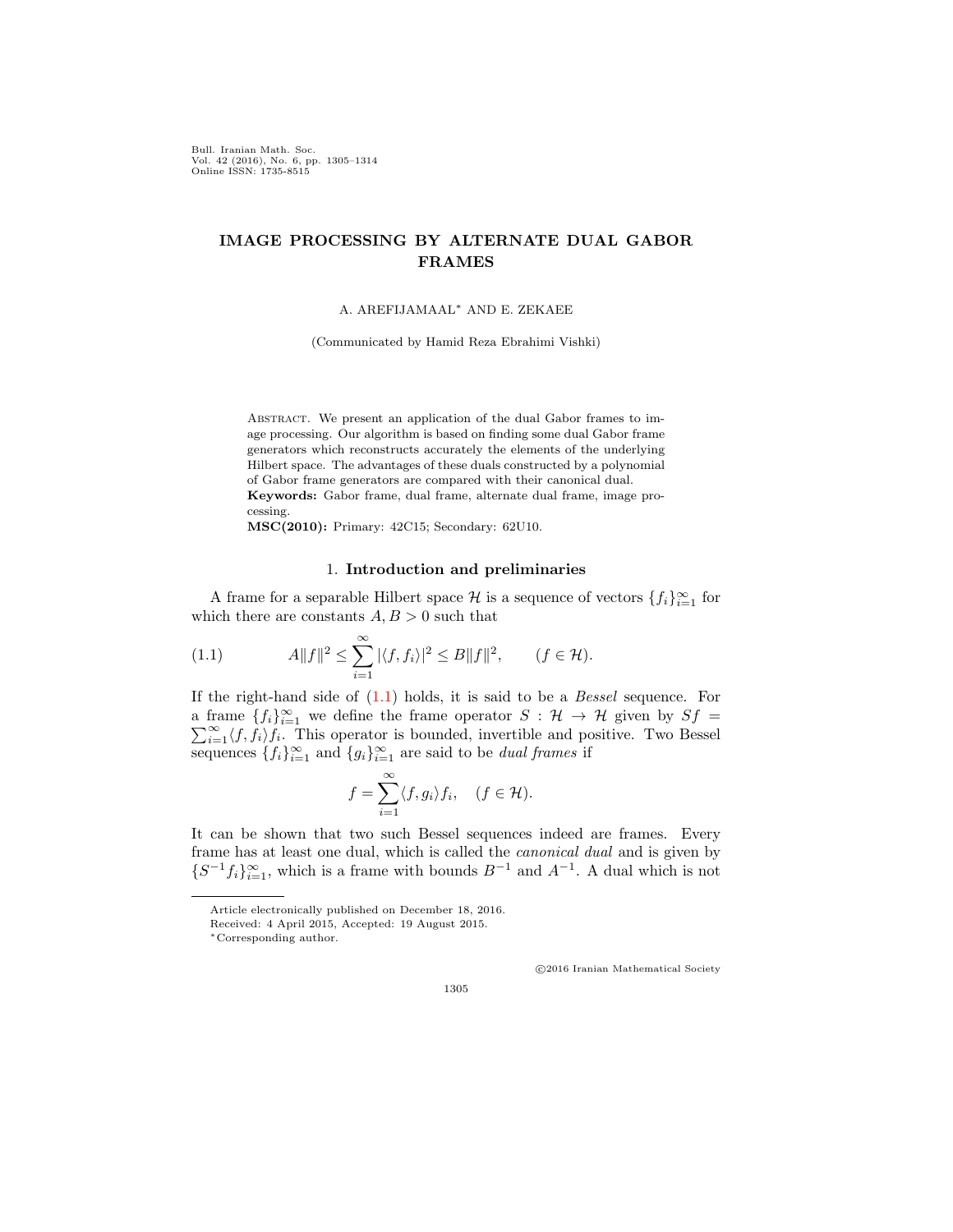the canonical dual is called an *alternate dual*, or simply a dual. Only frames which are not basis (redundant frames) have several duals.

In [\[1](#page-9-0)], it is shown how we can construct a sequence of alternate duals from a specific dual. Let  $\{f_i\}_{i=1}^{\infty}$  be a frame for  $\mathcal H$  with the frame operator  $S$  and a dual  $\{g_i\}_{i=1}^{\infty}$ . Put

(1.2) 
$$
g'_i = S^{-1}f_i - f_i + Sg_i,
$$

and assume that  $f \in \mathcal{H}$ . Using the properties of the frame operator,

<span id="page-2-1"></span>
$$
\sum_{i=1}^{\infty} \langle f, g'_i \rangle f_i = \sum_{i=1}^{\infty} \langle f, S^{-1} f_i \rangle f_i - \sum_{i=1}^{\infty} \langle f, f_i \rangle f_i + \sum_{i=1}^{\infty} \langle f, S g_i \rangle f_i
$$

$$
= SS^{-1} f = f,
$$

so it follows that the sequence  ${g'_i}_{i=1}^{\infty}$  is also a dual for  ${f_i}_{i=1}^{\infty}$ . The introductory courses on frames can be found in the books  $[5, 10]$  $[5, 10]$  $[5, 10]$  $[5, 10]$ . The advantages of frames and their promising features in various application have attracted a lot of interest and effort in recent years. Furthermore, Gabor frames have been widely used in signal and image processing and many other parts of applied mathematics  $[2, 3, 7, 12-14, 16, 20]$  $[2, 3, 7, 12-14, 16, 20]$  $[2, 3, 7, 12-14, 16, 20]$  $[2, 3, 7, 12-14, 16, 20]$  $[2, 3, 7, 12-14, 16, 20]$  $[2, 3, 7, 12-14, 16, 20]$  $[2, 3, 7, 12-14, 16, 20]$  $[2, 3, 7, 12-14, 16, 20]$  $[2, 3, 7, 12-14, 16, 20]$  $[2, 3, 7, 12-14, 16, 20]$  $[2, 3, 7, 12-14, 16, 20]$  $[2, 3, 7, 12-14, 16, 20]$ . For  $f \in L^2(\mathbb{R})$ , we define the modulation operator by  $E_b f(x) = e^{2\pi ibx} f(x)$  and the translation operator by  $T_a f(x) = f(x - a)$  where  $a, b \in \mathbb{R}$ . A Gabor frame is a frame for  $L^2(\mathbb{R})$  of the form  $\{E_{mb}T_{na}f\}_{m,n\in\mathbb{Z}}$ with the generator  $f \in L^2(\mathbb{R})$  and  $a, b > 0$ . Various characterizations of Gabor frames have been given by Wexler and Raz [[22](#page-10-5)], Daubechise et al. [\[9](#page-9-5)] and Ron and Shen [\[21](#page-10-6)]. It is well known that two Gabor frames  ${E_{mb}}T_{na}g_{mn,\epsilon\mathbb{Z}}$  and  ${E_{mb}}$ *T*<sub>na</sub>*h* $}$ <sup>*m*</sup>*nn*<sub> $\in \mathbb{Z}$  are called *dual* of each other if</sub>

<span id="page-2-2"></span>(1.3) 
$$
f = \sum_{m,n \in \mathbb{Z}} \langle f, E_{mb} T_{na} h \rangle E_{mb} T_{na} g, \quad (f \in L^2(\mathbb{R})).
$$

Although a Gabor frame  ${E_{mb}}T_{na}g_{mn,n\in\mathbb{Z}}$  when  $ab < 1$  has infinitely many duals, the standard choice of *h* is  $S^{-1}g$ , where  $S: L^2(\mathbb{R}) \to L^2(\mathbb{R})$  is the frame operator of  ${E_{mb}}T_{na}g$ <sub>*m,n* $\in \mathbb{Z}$ . There are several duality principles in Gabor</sub> frame theory  $[4, 15, 17]$  $[4, 15, 17]$  $[4, 15, 17]$  $[4, 15, 17]$  $[4, 15, 17]$ . In particular, an explicit construction of dual Gabor frames can be found in  $[6,8]$  $[6,8]$  $[6,8]$  $[6,8]$ . We claim that more precise results can be obtained by using different duals.

We end this section with an explicit expression for the canonical dual generator.

<span id="page-2-0"></span>**Proposition 1.1.** [[6](#page-9-7)] Let  $N \in \mathbb{N}$  and let  $g \in L^2(\mathbb{R})$  be a function with support *in* [0*, N*]*. Assume that*  $b \leq \frac{1}{N}$  *and that there exist*  $A, B > 0$  *such that* 

$$
A \le G(x) := \sum_{n \in \mathbb{Z}} |g(x - na)|^2 \le B \quad a.e. \ x.
$$

*Then*  ${E_{mb}}T_{na}g$ <sub>*m,n* $\in \mathbb{Z}$  *is a frame for*  $L^2(\mathbb{R})$ *, and the canonical dual generator*</sub> *is given by*  $S^{-1}g = \frac{b}{G}g$ .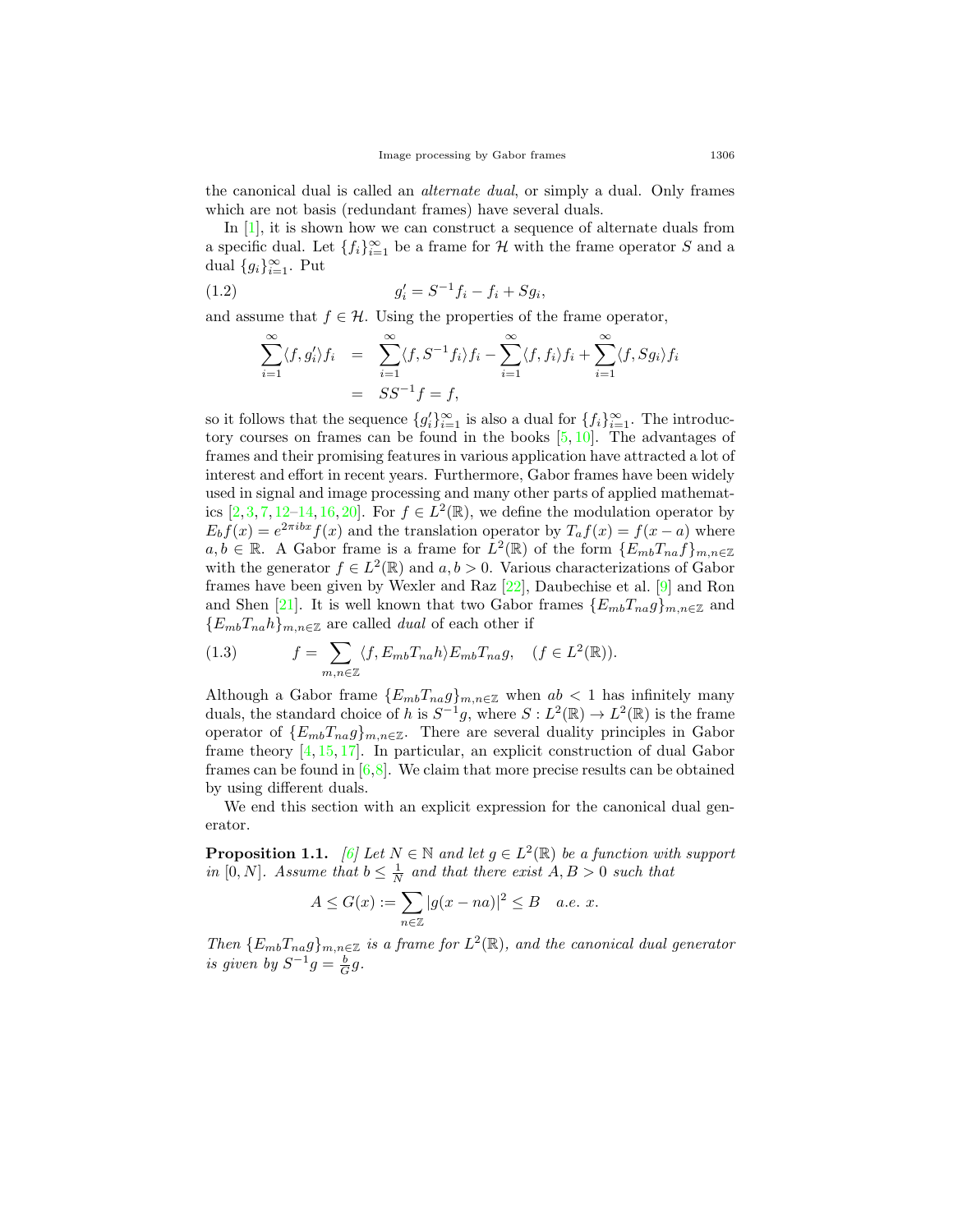### 1307 Arefijamaal and Zekaee

## <span id="page-3-0"></span>2. **Tensor product of alternate duals**

Let *H* and *K* be Hilbert spaces with orthonormal bases  $\{e_{\alpha}\}_{{\alpha \in I}}$  and  $\{u_{\beta}\}_{{\beta \in J}}$ , respectively. Also let  $Q$  be a bounded antilinear map from  $K$  into  $H$ , or equivalently, bounded linear operator from  $K^*$  into  $H$ . Then  $\sum_{\beta} ||Qu_{\beta}||^2$  is independent of the choice of  $\{u_\beta\}_{\beta \in J}$  and

(2.1) 
$$
\sum_{\beta} ||Qu_{\beta}||^{2} = \sum_{\alpha} ||Q^{*}e_{\alpha}||^{2}.
$$

Hence, we can define the Hilbert Schmidt norm of *Q* by  $||Q||_{HS}^2 = \sum_{\beta} ||Qu_{\beta}||^2$ . The set of all antilinear maps  $Q : \mathcal{K} \to \mathcal{H}$  such that  $||Q||_{HS} < \infty$ , denoted by *H* ⊗ *K*, is a Hilbert space with the inner product

$$
\langle Q, P \rangle = \sum_{\beta} \langle Qu_{\beta}, Pu_{\beta} \rangle.
$$

If  $u \in \mathcal{H}$  and  $v \in \mathcal{K}$ , the map  $w \mapsto \langle v, w \rangle u$  ( $w \in \mathcal{K}$ ) belongs to  $\mathcal{H} \otimes \mathcal{K}$ ; we denote it by  $u \otimes v$ :

$$
(u \otimes v)(w) = \langle v, w \rangle u.
$$

It is easy to see that

$$
||u \otimes v|| = ||u|| ||v||,
$$
  

$$
\langle u \otimes v, u' \otimes v' \rangle = \langle u, u' \rangle \langle v, v' \rangle
$$

for all  $u, u' \in \mathcal{H}$  and  $v, v' \in \mathcal{K}$ . Moreover,  $\{e_\alpha \otimes u_\beta\}_{\alpha, \beta}$  is an orthonormal basis for  $\mathcal{H} \otimes \mathcal{K}$ . For example, the tensor product  $L^1(\mathbb{R}) \otimes L^1(\mathbb{R})$  is isometrically isomorphic to  $L^2(\mathbb{R}^2)$  where  $(f \otimes g)(x, y) = f(x)g(y)$  for all  $f, g \in L^1(\mathbb{R})$  and *x*, *y* ∈ **R**. For *T* ∈ *B*(*H*) and *U* ∈ *B*(*K*) the tensor product of *T* and *U*, denoted with  $T \otimes U$ , is defined by

$$
(T \otimes U)Q = TQU^*, \quad (Q \in \mathcal{H} \otimes \mathcal{K}).
$$

It is shown that  $||T \otimes U|| = ||T|| ||U||$  and  $(T \otimes U)(u \otimes v) = Tu \otimes Uv$ . For more details of these facts see Subsection 7.3 of [\[11](#page-10-9)].

We now review some basic facts about frames in the tensor product of Hilbert spaces. As usual in frame theory, we assume that the Hilbert spaces  $\mathcal{H}$  and  $\mathcal{K}$ are separable with the orthonormal bases  $\{e_i\}_{i=1}^{\infty}$  and  $\{u_i\}_{i=1}^{\infty}$ , respectively.

**Lemma 2.1.** *Let*  $\{f_i\}_{i=1}^{\infty}$  *and*  $\{g_i\}_{i=1}^{\infty}$  *be frames for H and K, respectively. The sequence*  $\{f_i \otimes g_j\}_{i=1,j=1}^{\infty}$  *is a frame for*  $\mathcal{H} \otimes \mathcal{K}$ *. In particular, the frame bounds of tensor product of two frames is the product of their frames bounds.*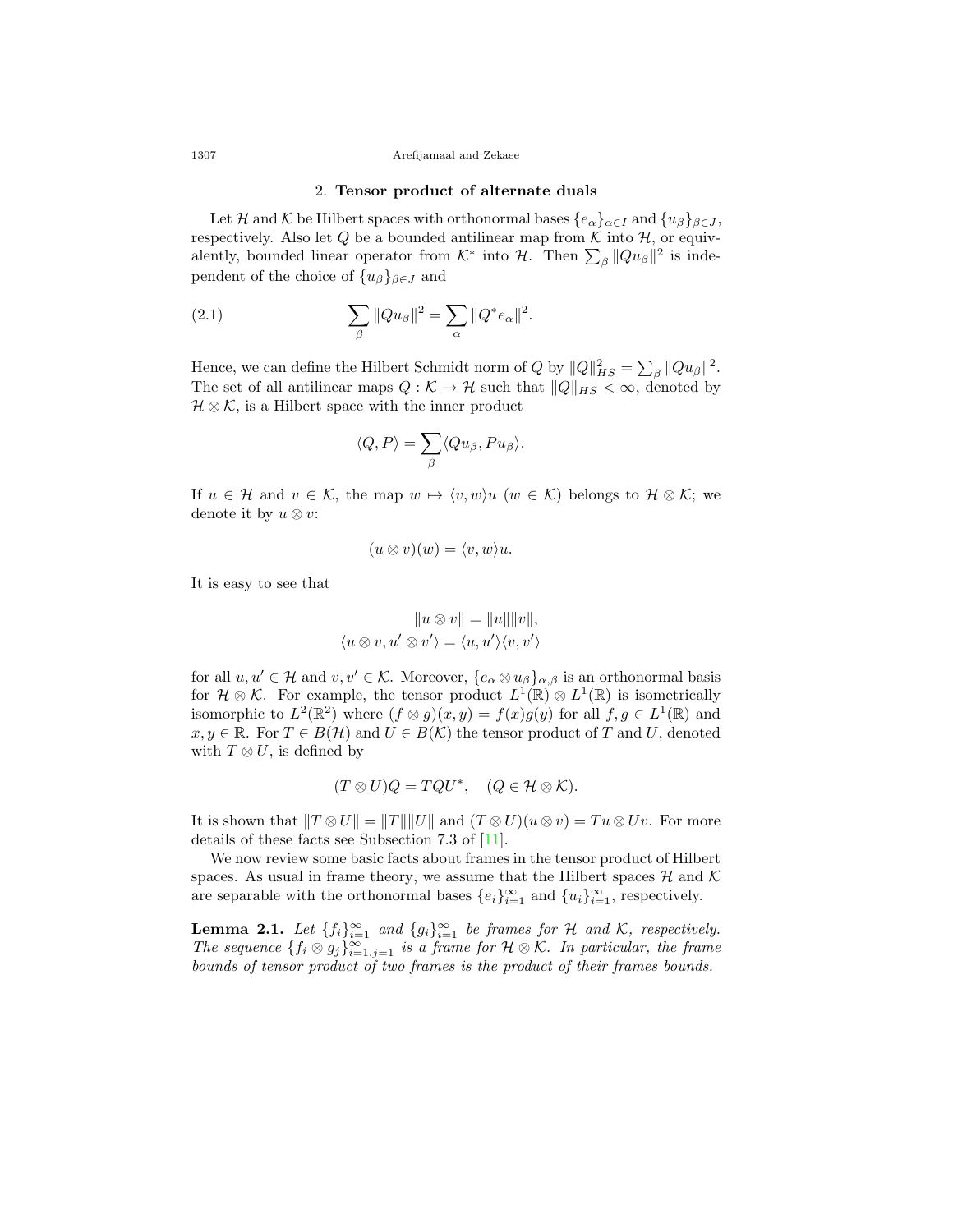*Proof.* Let  $Q \in \mathcal{H} \otimes \mathcal{K}$ . Then we have;

$$
\langle Q, f_i \otimes g_j \rangle = \sum_k \langle Qe_k, (f_i \otimes g_j)e_k \rangle
$$
  
= 
$$
\sum_k \langle Qe_k, f_i \rangle \langle e_k, g_j \rangle
$$
  
= 
$$
\langle Q \sum_k \langle g_j, e_k \rangle e_k, f_i \rangle = \langle Qg_j, f_i \rangle.
$$

Now suppose that  $A_1$  and  $A_2$  are the lower frame bounds of  $\{f_i\}_{i=1}^{\infty}$  and  ${g_j}_{j=1}^{\infty}$ , respectively. So by [\(2.1](#page-3-0)) we obtain

$$
\sum_{i} \sum_{j} |\langle Q, f_i \otimes g_j \rangle|^2 = \sum_{i} \sum_{j} |\langle Q, f_i \otimes g_j \rangle|^2
$$
  
\n
$$
\geq A_1 \sum_{j} ||Qg_j||^2
$$
  
\n
$$
= A_1 \sum_{k} \sum_{j} |\langle g_j, Q^* u_k \rangle|^2
$$
  
\n
$$
\geq A_1 A_2 \sum_{k} ||Q^* u_k||^2 = A_1 A_2 ||Q||_{HS}^2.
$$

A similar argument works for the upper bounds. □

The following theorem summaries basic properties of tensor product frames [[18\]](#page-10-10).

**Theorem 2.2.** *Suppose*  $\{f_i\}_{i=1}^{\infty} \subseteq \mathcal{H}$  *and*  $\{g_i\}_{i=1}^{\infty} \subseteq \mathcal{K}$  *are frames with the frame operator S*<sup>1</sup> *and S*2*, respectively.*

- (1) *S* = *S*<sub>1</sub>  $\otimes$  *S*<sub>2</sub> *is the frame operator of*  $\{f_i \otimes g_j\}_{i=1,j=1}^{\infty}$ .
- *(2)*  $S^{-1} = S_1^{-1} \otimes S_2^{-1}$ . In particular, the canonical dual of  $\{f_i \otimes g_j\}_{i=1,j=1}^\infty$ *is the tensor product of their canonical duals.*

Our aim is to prove that by using alternate duals instead of the canonical duals we may obtain more accurate results. Hence, we first show that the above theorem is also true for alternate duals.

**Theorem 2.3.** *The tensor product of alternate duals of the frames is an alternate dual for their tensor product.*

*Proof.* Let  $\{f_i'\}_{i=1}^{\infty}$  and  $\{g_i'\}_{i=1}^{\infty}$  be alternate duals of two frames  $\{f_i\}_{i=1}^{\infty} \subseteq \mathcal{H}$ and  ${g_i}_{i=1}^{\infty} \subseteq \mathcal{K}$ , respectively. The elements of  $\mathcal{H} \otimes \mathcal{K}$  can be described by a pair of dual frames in *K*. More precisely, for each  $Q \in \mathcal{H} \otimes \mathcal{K}$  and  $v \in \mathcal{K}$  we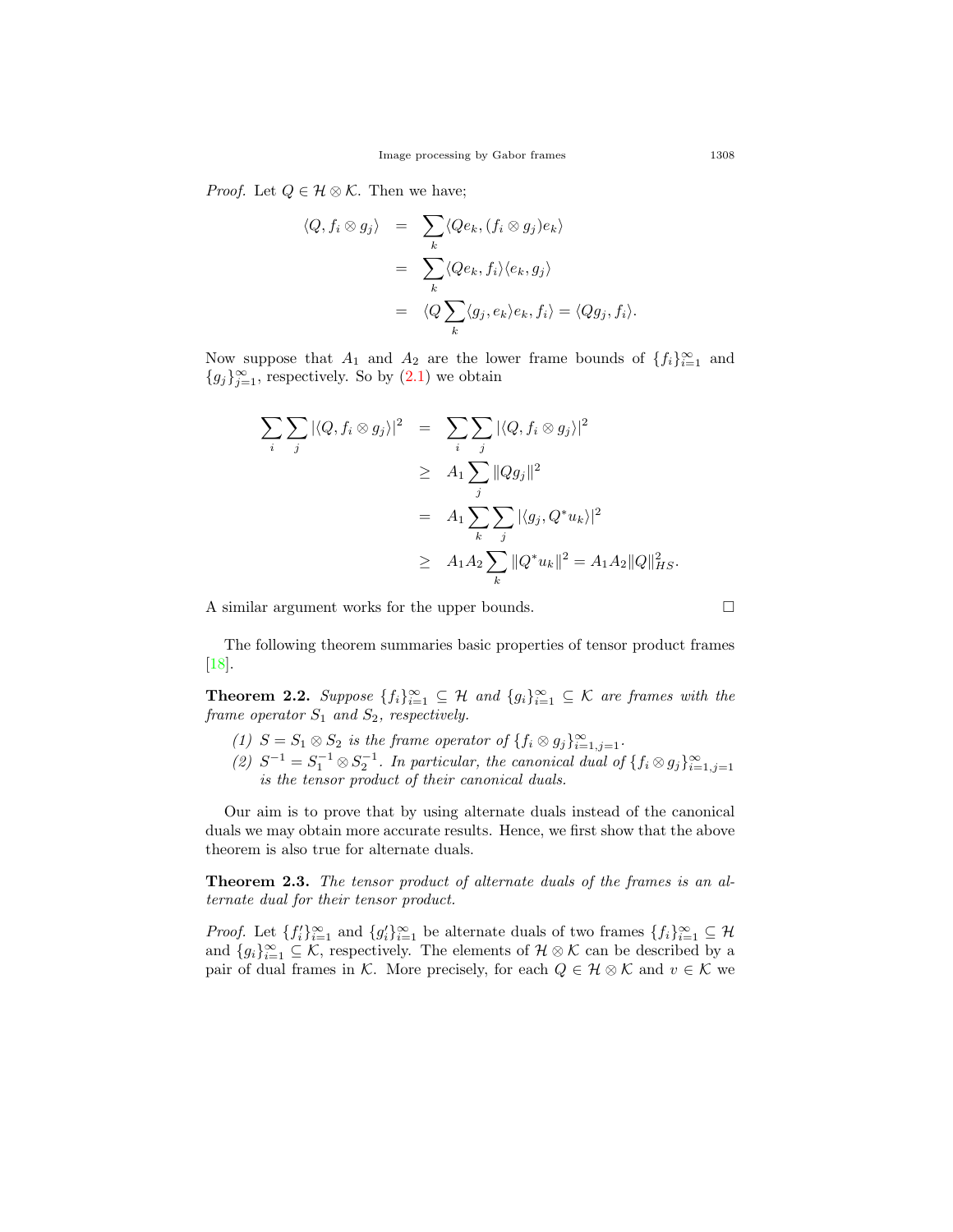have

$$
Qv = Q\left(\sum_{i} \langle v, g_i \rangle g'_i\right)
$$
  
=  $\sum_{i} \langle g_i, v \rangle Qg'_i = \left(\sum_{i} Qg'_i \otimes g_i\right)v.$ 

This implies that

$$
\sum_{i,j=1}^{\infty} \langle Q, f'_i \otimes g'_j \rangle (f_i \otimes g_j) = \sum_{i,j=1}^{\infty} \langle Qg'_j, f'_i \rangle (f_i \otimes g_j)
$$
  
= 
$$
\sum_{j=1}^{\infty} \left( \sum_{i=1}^{\infty} \langle Qg'_j, f'_i \rangle f_i \right) \otimes g_j
$$
  
= 
$$
\sum_{j=1}^{\infty} (Qg'_j \otimes g_j) = Q.
$$

□

It is straightforward to show that the tensor product of Gabor frames form a Gabor frame of the tensor product Hilbert spaces, but the converse is not true in general [[19\]](#page-10-11). It can be easily seen that if  ${E_{mb}}{T_{na}}g_{m,n\in\mathbb{Z}}$  is a Gabor frame for  $L^2(\mathbb{R})$ , then  $\{E_{m(b,b)}T_{n(a,a)}g\otimes g\}_{m,n\in\mathbb{Z}}$  is a Gabor frame for  $L^2(\mathbb{R}^2)$ .

## 3. **Computational experiments**

For frames generated by any compactly supported function *g* whose integertranslates form a partition of unity, e.g., a B-spline, Christensen and Kim constructed a class of dual frame generators, formed by linear combinations of translates of  $g$  [\[6](#page-9-7),[8](#page-9-8)]:

<span id="page-5-0"></span>**Theorem 3.1.** *Let*  $N \in \mathbb{N}$  *and*  $b \in (0, \frac{1}{2N-1}]$ *. Let*  $g \in L^2(\mathbb{R})$  *be a real-valued bounded function with*  $supp(g) \subseteq [0, N]$ *, for which* 

$$
\sum_{n \in \mathbb{Z}} g(x - n) = 1.
$$

*Then the functions h and k defined by*

$$
h(x) = bg(x) + 2b \sum_{n=1}^{N-1} g(x+n), \qquad k(x) = \sum_{n=-N+1}^{N-1} a_n g(x+n),
$$

*where*

$$
a_0 = b \quad a_n + a_{-n} = 2b, \quad n = 1, 2, ..., N - 1,
$$

*generate two dual frames*  ${E_{mb}T_n h}_{m,n \in \mathbb{Z}}$  *and*  ${E_{mb}T_n k}_{m,n \in \mathbb{Z}}$  *for Gabor frame*  ${E_{mb}T_n g}_{m,n \in \mathbb{Z}}$ .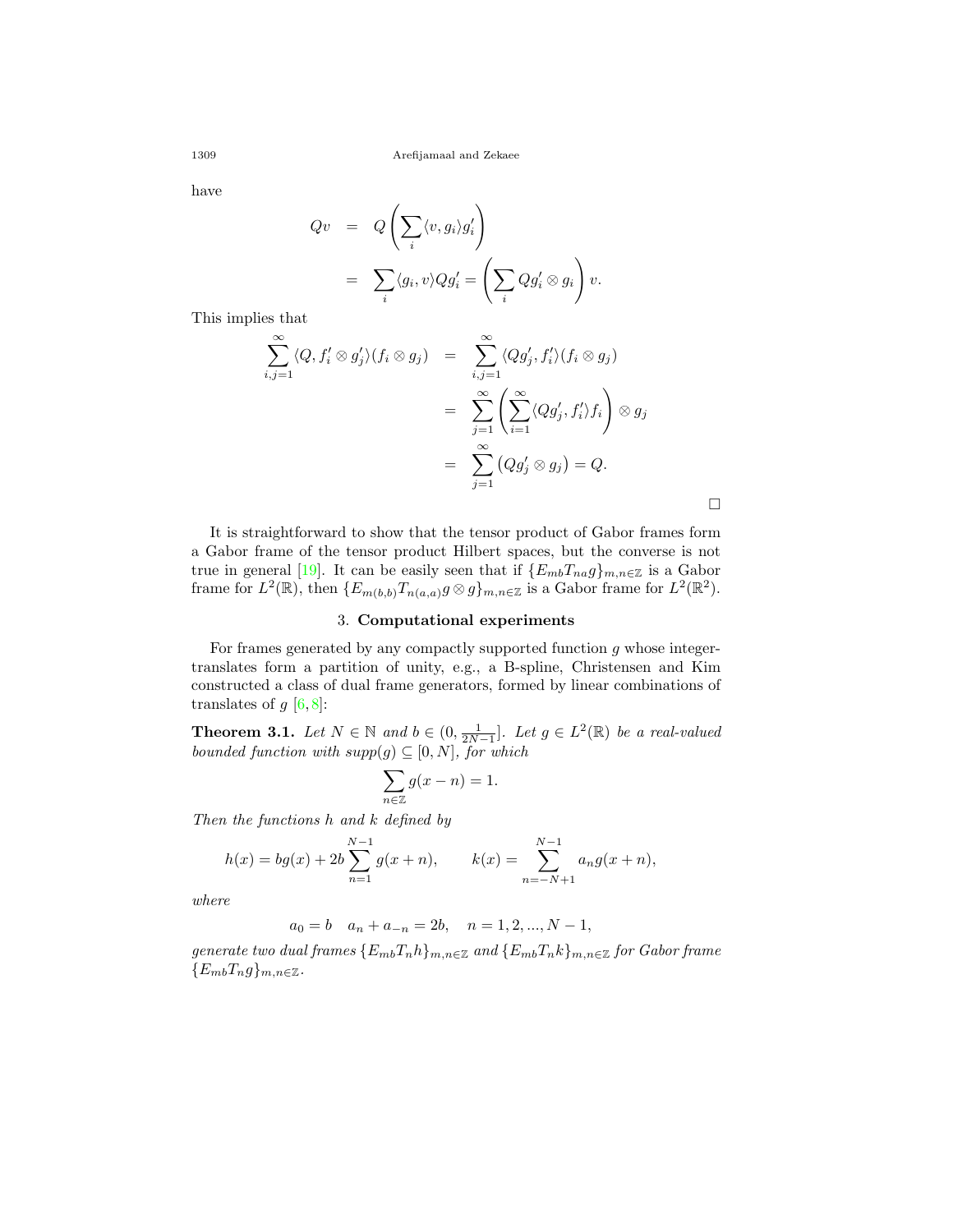Now we examine Theorem [3.1](#page-5-0) when the generator function g is a B-spline. Recall that the B-splines  $B_N$ ,  $N \in \mathbb{N}$ , are given inductively by

$$
B_1 = \chi_{[0,1]}, \quad B_{N+1} = B_N * B_1,
$$

where  $*$  denotes the usual convolution of two functions. The B-spline  $B_N$  has its support in the interval [0*, N*]. Furthermore, it is well known that the integertranslates of any B-spline form a partition of unity, see Theorem 6.1.1 of [[5\]](#page-9-1). Thus, by Proposition [1.1,](#page-2-0)  ${E_{mb}T_nB_N}_{m,n\in\mathbb{Z}}$  is a Gabor frame with the frame operator

<span id="page-6-2"></span>(3.1) 
$$
Sf = \sum_{m,n \in \mathbb{Z}} \langle f, E_{mb} T_n B_N \rangle E_{mb} T_n B_N, \quad (f \in L^2(\mathbb{R})),
$$

where  $N \in \mathbb{N}$  and  $b \in (0, \frac{1}{2N-1}]$ .

Using Theorem  $3.1$  on the B-splines and applying  $(1.2)$  $(1.2)$  $(1.2)$  we can construct two sequences  $\{h_l\}_{l=1}^{\infty}$  and  $\{k_l\}_{l=1}^{\infty}$  of dual generators

(3.2) 
$$
h_{l+1} = S^{-1}B_N - B_N + Sh_l, \quad l \in \mathbb{N},
$$

(3.3) 
$$
k_{l+1} = S^{-1}B_N - B_N + Sk_l, \quad l \in \mathbb{N},
$$

where  $h_1 = h$  and  $k_1 = k$  is given by Theorem [3.1](#page-5-0). So,  $\{E_{mb}T_nh_l\}_{m,n\in\mathbb{Z}}$  and  ${E_{mb}}T_nk_l$ <sub>m,n∈Z</sub> are two alternate duals for  ${E_{mb}}T_nB_N$ <sub>m,n∈Z</sub> for all  $l \in \mathbb{N}$ and we may rewrite [\(1.3](#page-2-2)) as

<span id="page-6-0"></span>(3.4) 
$$
f = \sum_{m,n \in \mathbb{Z}} \langle f, E_{mb} T_n h_l \rangle E_{mb} T_n B_N = \sum_{m,n \in \mathbb{Z}} \langle f, E_{mb} T_n k_l \rangle E_{mb} T_n B_N.
$$

For each  $f \in L^2(\mathbb{R})$  the finite terms of  $(3.4)$  $(3.4)$  $(3.4)$  can be considered as an estimation of *f*. The benefit of using the alternate duals based model ([3.4](#page-6-0)) for approximation of signals has been discussed in [[1](#page-9-0)].

Image processing is a growing field covering a wide range of techniques for the manipulation of digital images. There are a variety of methods available for getting the desired results. Most image-processing techniques involve treating the image as a two-dimensional signal and applying standard signal processing techniques to it. More precisely, the reconstruction formula ([3.4\)](#page-6-0) in two-dimension can be read as

<span id="page-6-1"></span>(3.5) 
$$
M = \sum_{m,n \in \mathbb{Z}} \langle M, E_{m(b,b)} T_{(n,n)} g \rangle E_{m(b,b)} T_{(n,n)} B_N \otimes B_N,
$$

where  $N \in \mathbb{N}, b \in (0, \frac{1}{2N-1}], M$  is an image matrix and *g* is one of the following tensor product functions:

$$
h_l \otimes h_l, \quad h_l \otimes k_l, \quad k_l \otimes k_l, \quad (l \in \mathbb{N}).
$$

Moreover, one may rewrite  $(3.5)$  with respect to the canonical as follows

<span id="page-6-3"></span>
$$
(3.6) \quad M = \sum_{m,n \in \mathbb{Z}} \langle M, E_{m(b,b)} T_{(n,n)} S^{-1} B_N \otimes S^{-1} B_N \rangle E_{m(b,b)} T_{(n,n)} B_N \otimes B_N,
$$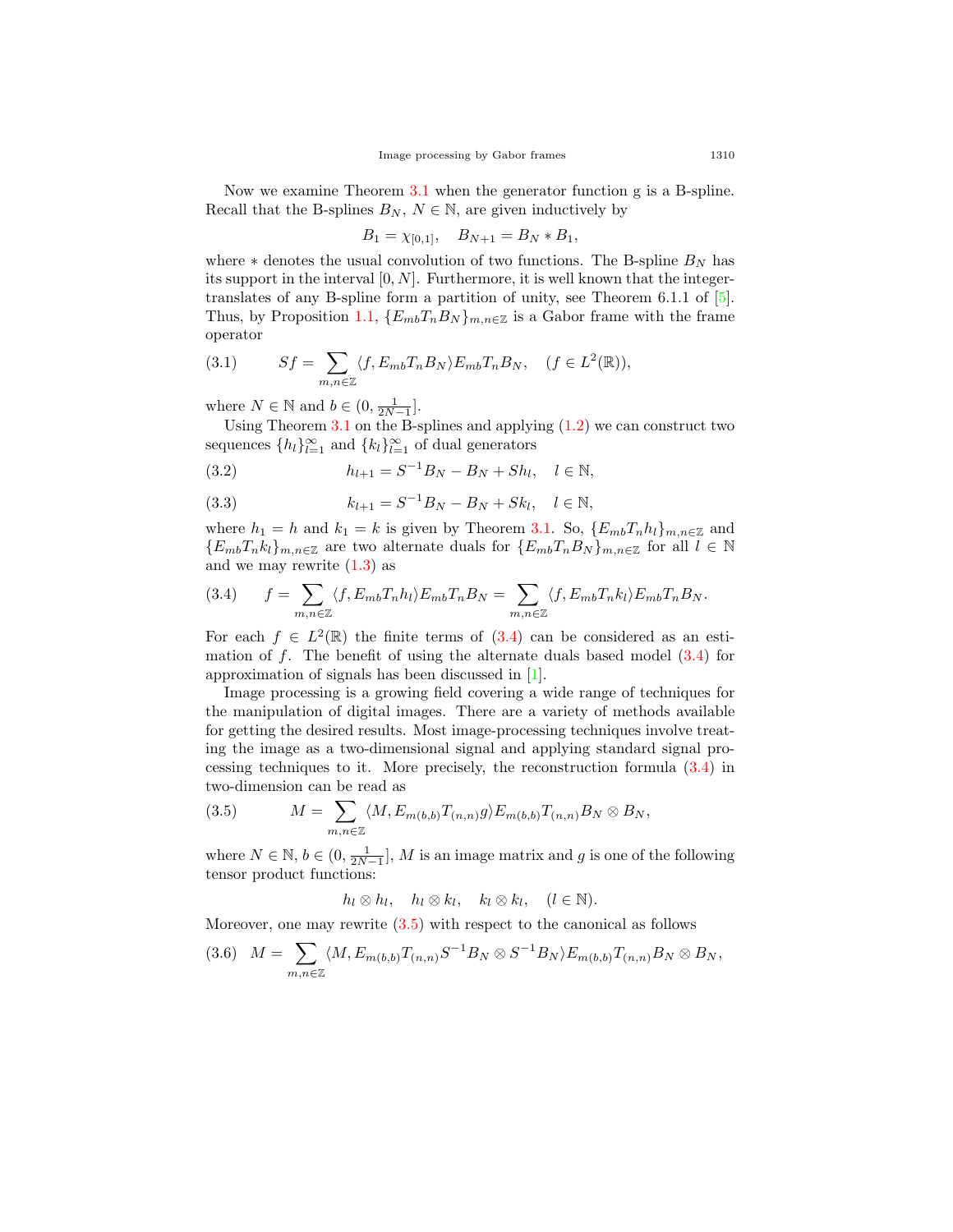## 1311 Arefijamaal and Zekaee



peppers

<span id="page-7-0"></span>



FIGURE 2. Approximation of Image Tire by using different generators.

where *S*, given by ([3.1\)](#page-6-2), is the Gabor frame operator of  ${E_{mb}}T_nB_N\}_{m,n\in\mathbb{Z}}$ and therefore  $S^{-1}B_N = bB_N$  by Proposition [1.1.](#page-2-0) To demonstrate the benefit of dual Gabor frames presented in this paper, we have decomposed some test images shown in Figure [1](#page-7-0). A finite terms of  $(3.5)$  $(3.5)$  and  $(3.6)$  $(3.6)$  $(3.6)$  can be considered as an estimation of the test image *M* when  $m = -3, ..., 3, n = -50, ..., 50, N = 3$ and  $b = 1/(2N - 1)$ . The estimations of test images by using five different generators are shown in Figures 2-4.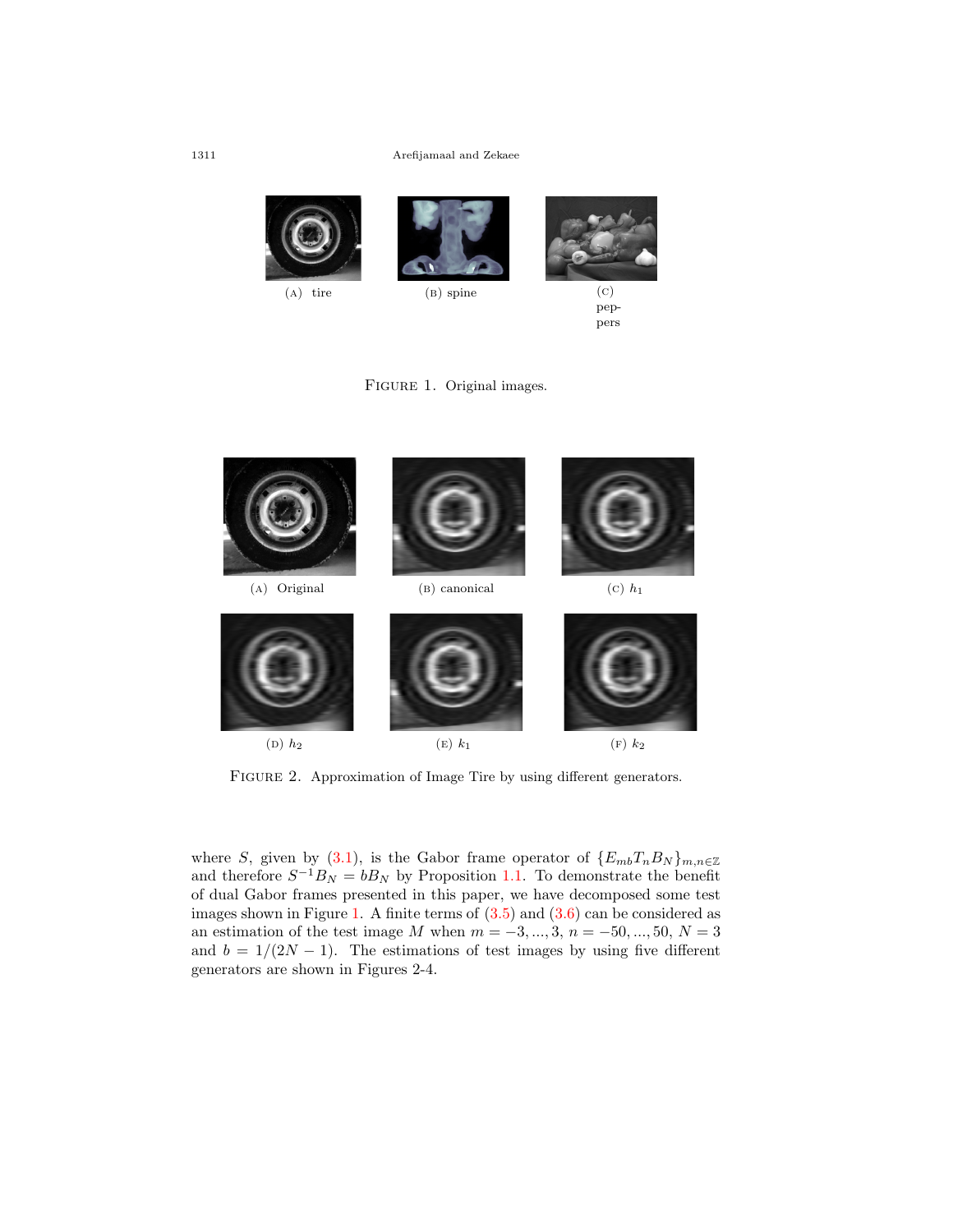Image processing by Gabor frames 1312

| AMSE           |        |        |         |
|----------------|--------|--------|---------|
| Dual generator | spine  | tire   | peppers |
| canonical      | 0.1251 | 0.0090 | 0.0052  |
| $h_1$          | 0.1250 | 0.0090 | 0.0054  |
| k <sub>1</sub> | 0.1253 | 0.0090 | 0.0053  |
| $h_2$          | 0.0947 | 0.0174 | 0.0151  |
| $k_2$          | 0.0916 | 0.0171 | 0.0151  |
| $h_{3}$        | 0.0751 | 0.0768 | 0.0276  |

Table 1. AMSEs for the approximation of test images obtained by  $(3.5)$  and  $(3.6)$  $(3.6)$ 



FIGURE 3. Approximation of Image Spine by using different generators.

The performance of each estimator was measured by its average mean-square error (AMSE) defined as the average over simulated replications  $\hat{x}_i$  of

$$
n^{-1} \sum_{i=1}^{n} |\widehat{x}_i - x_i|^2.
$$

Table 1 presents the average mean-square errors for the obtained estimations of test images with different dual generators. The advantage of choosing a dual Gabor frame generator with the minimal AMSE is highlighted in Table 1.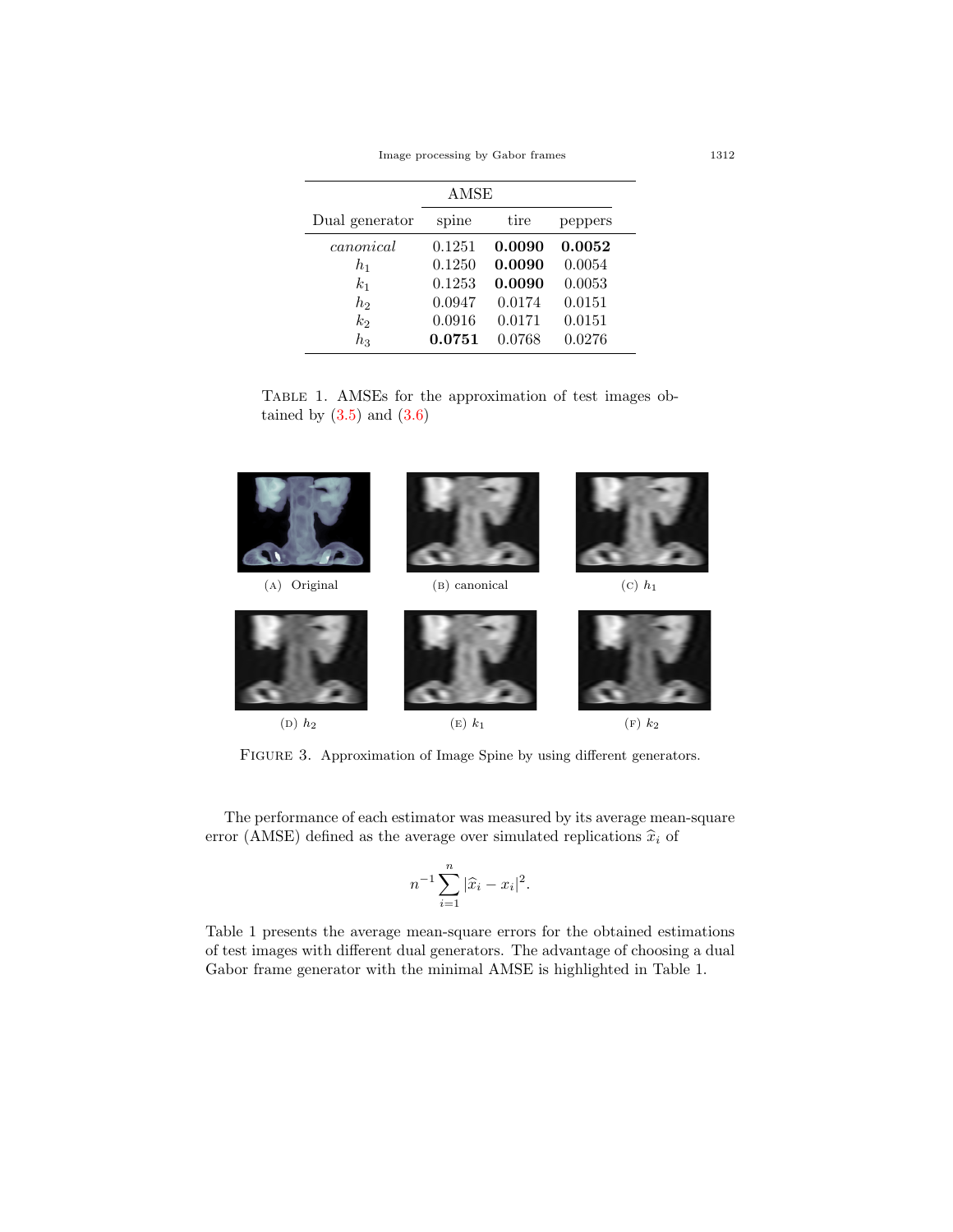#### 1313 Arefijamaal and Zekaee



FIGURE 4. Approximation of Image Peppers by using different generators.

Finally, it is worthwhile to point out that this technique can be applied to any approximation method which uses Gabor frames, see for example face and marker detection algorithms introduced in [[12\]](#page-10-1).

## **Acknowledgements**

The authors would like to express their gratitude to the referees for carefully reading the manuscript and for their useful comments.

#### **REFERENCES**

- <span id="page-9-0"></span>[1] A. Arefijamaal and E. Zekaee, Signal processing by alternate dual Gabor frames, *Appl. Comput. Harmon. Anal.* **35** (2013) 535–540.
- <span id="page-9-2"></span>[2] P. Balazs, H. G. Feichtinger, M. Hampejs and G. Kracher, Double preconditioning for Gabor frames, *IEEE Trans. Signal Process.* **35** (2006), no. 12, 4597–4610.
- <span id="page-9-3"></span>[3] J. Benedetto, A. Powell and O. Yilmaz, Sigma-Delta quantization and finite frames, *IEEE Trans. Inform. Theory* **52** (2006) 1990–2005.
- <span id="page-9-6"></span>[4] P. G. Casazza, G. Kutyniok and M. C. Lammers, Duality principles in frame theory, *J. Fourier Anal. Appl.* **10** (2004), no. 4, 383–408.
- <span id="page-9-1"></span>[5] O. Christensen, Frames and Bases, An Introductory Course, Birkhäuser, Boston, 2008.
- <span id="page-9-7"></span>[6] O. Christensen, Pairs of dual Gabor frames with compact support and desired frequency localization, *Appl. Comput. Harmon. Anal.* **20** (2006) 403–410.
- <span id="page-9-4"></span>[7] O. Christensen, H. G. Feichtinger and S. Paukner, *Gabor Analysis for Imaging*, Vol. 3, Springer, Berlin, 2011.
- <span id="page-9-8"></span>[8] O. Christensen and R. Y. Kim, On dual Gabor frame pairs generated by polynomials, *J. Fourier Anal. Appl.* **16** (2010) 11–16.
- <span id="page-9-5"></span>[9] I. Daubechies, H. J. Landau and Z. Landau, Gabor time-frequency lattices and the Wexler-Raz identity, *J. Fourier Anal. Appl.* **1** (1995), no. 4, 437–478.